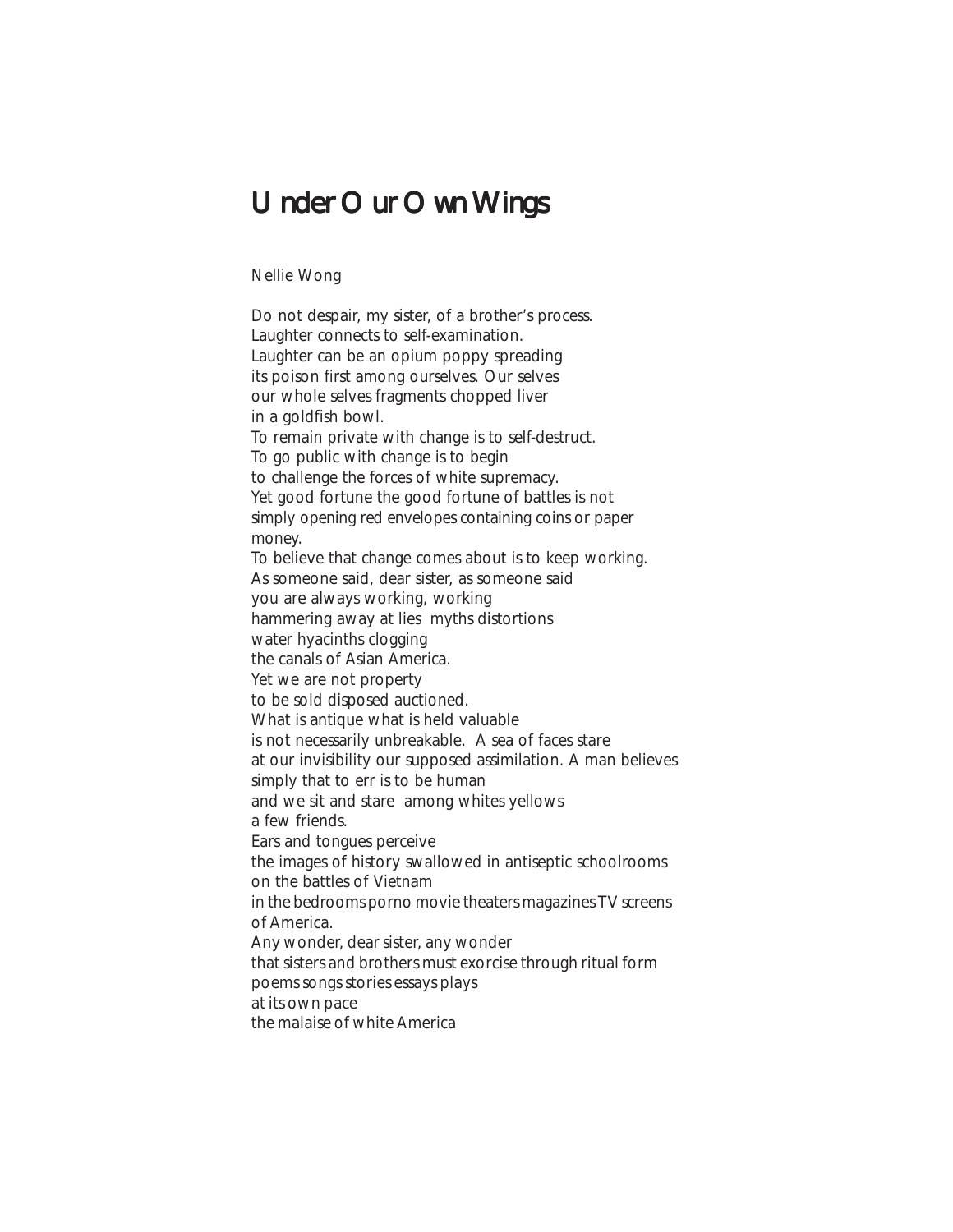To create our own histories culture restore our bodies to red health to battle with every warrior beneath our pores. Though we try because we must Though we try because we want to control our own destinies we are mirrored in the windows of clouds in the shattered glass of our race and our sex. How can we separate our race from our sex our sex from our race? And we hear again and again we must struggle against racism at the exclusion of sexism. And we hear again and again we must struggle against sexism at the exclusion of racism. These tactics. These words I must use, this language, this tiresome but necessary chant. We in the midst of struggle would love to ski downhill and breathe nothing but fresh air. And I must ask: how can we stand in isolation how can we blow away the blasts of destruction bombarding us from every direction because we are women because we are colored because we are feared? The sagas of long steam ladies. The sagas of long steam men, the talkers the orators the dancers they are here before us we are here among them brimming with language music air. We birth ourselves, our privacies exposed proud, seemingly free and yet devils nag poke at our very bones to steal the art that is our lives the music that is our source the spring that is our imagination. To truly create is to struggle. To truly struggle is to present our selves our process of living learning and unlearning the garbage of self-contempt of self-defeat heaped at our own doorsteps. Sometimes we rein in the blinders sometimes we see no farther than our own skins sometimes we prick ourselves savor the cactus of our own pains.